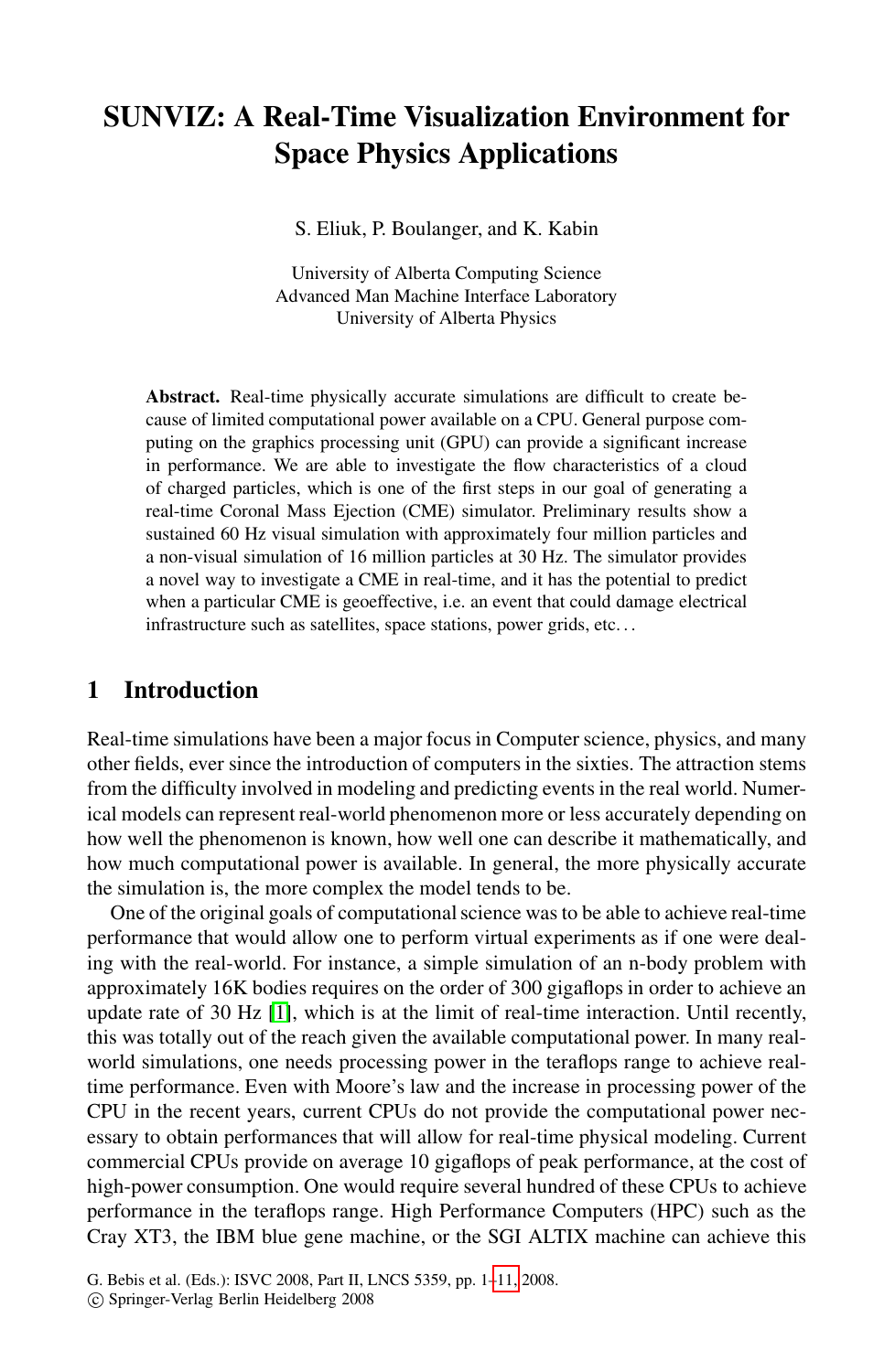#### 2 S. Eliuk, P. Boulanger, and K. Kabin

performance as they have solved many of the engineering problems associated in connecting such a large number of CPUs. Problems such high-speed interconnect, power management, and failure management make the cost associated with these machines to be in the order of millions of dollars.

The ratio between flops/dollar has recently changed with the introduction of Graphic Processing Units (GPU), which are capable of processing information in the order of hundreds of gigaflops using a single instruction, multiple data (SIMD) architec[tu](#page-9-1)re. These GPUs were originally designed to accelerate computer graphics rendering pipeline, but have recently been used to perform more general computations such as physical modeling. Clusters such as the NVIDIA PLEX or TESLA systems can harness the processing power of 4-6 GPUs, capable of achieving a computational power in the order of 2-3 teraflops. This is truly a revolution for computational sciences as NVIDIA systems have a price tag in the low tens of thousands instead of millions. For a slight inc[rea](#page-2-0)se in cost, one can build a cluster of 32 GPUs with a theoretical speed of 16.2 teraflops and an actual performance of 7.1 teraflops on a n-body simulation with one million bodies [2]. This is the computational power one needs to start to perform physically accurate simulations in real-time, opening the door to the dream of virtual experimentation.

To illustrate the power of the GPU, this paper presents an implementation of a physically accurate and real-time solar particle emission simulation to investigate particle interaction with the magnetosphere of the Sun and the Earth, mainly Coronal Mass Ejection (CME) seen in Figure 1. Researchers are interested to discover the location and energy required for a CME to have maximal geoeffective interaction with the Earths magnetosphere. This could eventually lead to Space weather predictions. At the heart of such system is the ability to analyze, in real-time, propagation of various disturbances from the Sun to the Earth, and their effects on the terrestrial magnetosphere.

Many of these CME's are not geoeffective, i.e. they have no effect on the Earth. When a CME is geoeffective it can result in glob[al](#page-9-2) changes to the Earth's magnetic field. Take for instance the medium size CME of March 13, 1989 that caused severe transformer failure in Hydro-Quebec's power grid, resulting in power loss to a significant portion of the North American East Coast. A large CME event towards the earth could destroy satellites, power grids, and electrical infrastructure with costs in the trillions of dollars.

The importance of understanding these events is crucial for an advanced technological society like ours. However, with current computer technology, accurate simulations are not real-time, taking several days and sometimes weeks to complete [3]. Depending on the velocity of CME particles, some large event could reach Earth in just a few days. Therefore, simulations that takes days to weeks to be complete do not provide early enough warnings to be useful to protect the electronic infrastructures.

In Section 2, we describe the difficulties involved with CME simulations. Section 3 gives a review the state-of-the-art in the field. Section 4 defines a new technique for physically accurate simulation of CME's on the GPU. Section 5 describes experimental results, and Section 6 discusses some issues associated with the use of GPUs for general purpose computing. Finally, we review some future work.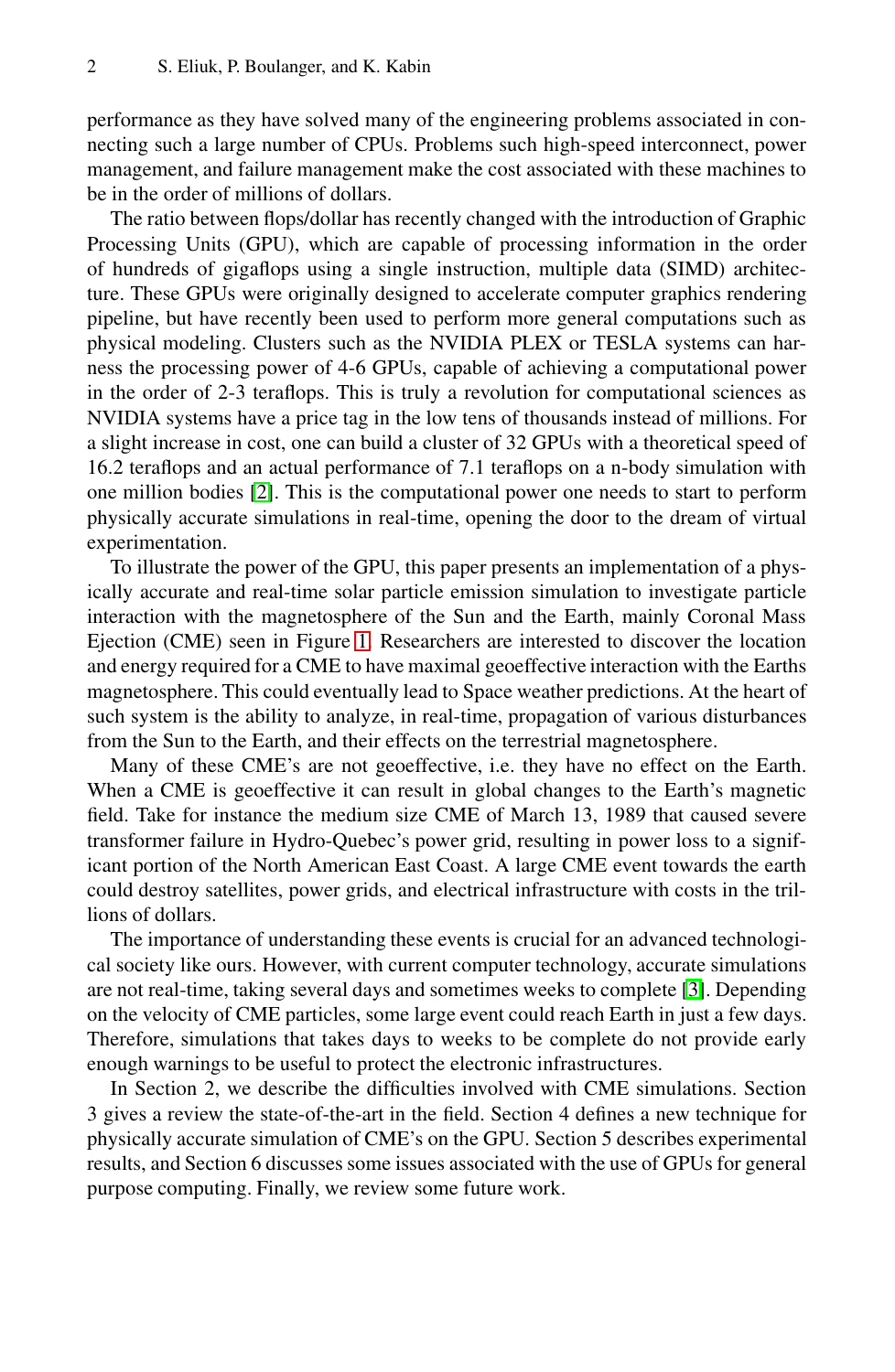

**Fig. 1.** NASA simulated CME magnetosphere interaction (picture from NASA website)

# <span id="page-2-0"></span>**2 Problem Statement**

Corona mass ejection simulations are extremely difficult to model in real-time. The computational complexity involved with a large particle count, greater than a few thousand, is very high. The problem can be broken down into four main computational requirements:

- **–** Computation of the accurate localization of the Earth relative to the Sun using a n-body simulator;
- **–** Computation of the Sun and the Earth magnetic fields configuration for each location of the Earth;
- **–** Computation of the particle trajectories produced by the CME as it interacts with the Sun's magnetosphere;
- **–** Computation of the particles trajectories received on Earth as it interacts with its magnetosphere;

The n-body component gives accurate positioning of inter-planetary bodies (Earth, Moon, etc) at any given time-step as they rotate around the Sun.

The exact location of inter-planetary bodies is essential as the global magnetic field (from Earth and the Sun) change as the Earth moves around the Sun. The planetary bodies included could be asteroids, space stations, satellites, moons, or many others.

The second component involves the understanding of plasma physics and particle interaction with magnetic fields. Fortunately the magnetic field of the Sun is relatively stable with periodic polar shifts occurring only every 11 years. This property allows the use of a simple analytical model that will be described shortly. More complex models can be used, but for Sun weather prediction these models are too complex to be useful and not needed because of the stability in polar shifts.

Last, the particle interaction with the Earth's magnetic field is needed. This is very similar to particle interaction with the Sun's magnetic field. The problem formulation is identical to the Sun, and it is not included.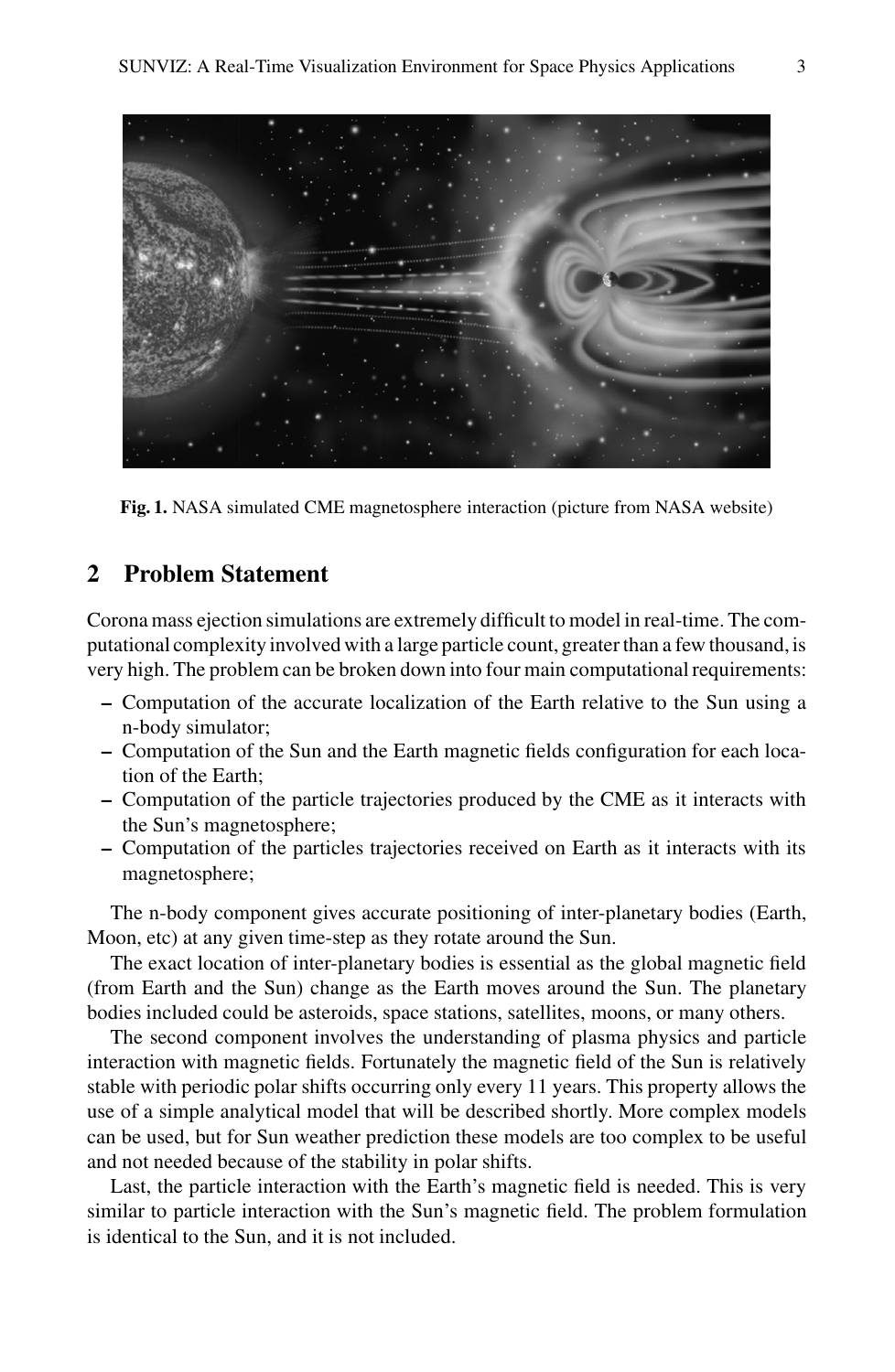## **3 Related Work**

There are many computational techniques concerning n-body interaction, and CME magnetosphere interaction. We review a small subset of the most recent research in these areas.

#### **3.1 Real-Time n-body Computation for Inter-planetary Body Localization**

The n-body problem is an easy to understand example that illustrates the correlation between model complexity and computational power. The n-body problem is to compute the position of each inter-planetary body rotating around the Sun at a specific time step, given [an](#page-9-3) initial position, mass, and velocities of all n-bodies. The computations are based on classical Newtonian mechanics. Compution of trajectories relies on pairwise comparisons to compute the trajectory of each body, leading to a  $O(n^2)$  computational co[mp](#page-9-0)lexity; making the computation very expensive as n grows. Real-time simulation of physically accurate n-body interaction, for large value of n, is near impossible on generic CPU's.

There are simplifications to the physically accurate solution to n-body model that choose to reduce the number of pairwise comparisons by clustering bodies and forces as in the fast multi-pole method [4]. These simplifications result in a far simpler model, reducing the computational cost. The cost associated with using the simplified model is a less accurate description of the location of the planetary positions.

Nyland and Harris [1] GPU approach provides an excellent example of an efficient parallel n-body simulation on the GPU. They were able to obtain about 300 gigaflops on a single G80 GPU with a non-trivial size of n, [16](#page-9-1)K. This provided an extraordinary speedup over prior implementations on the CPU, around 50 times faster than a highly optimized serial implementation or 250 times faster than a portable C implementation [1].

The scalability of the NVIDIA G80 SLI technology is very efficient. Schive and Chien have built a graphics-card cluster for astrophysics (GRaCCA). The simulator combines 32 G80 GPUs into a single cluster with theoretical computational power of approximately 16.2 teraflops. They provide experimental results using a n-body problem, with one million bodies, where a peak performance of 7.1 teraflops is sustained [2]. The performance-to-cost ratio is extraordinary and shows that architecture to perform real-time physics is possible.

### **3.2 CME Simulation**

Coronal mass ejection can be described in terms of particle gyration, electric, and magnetic drift. The interaction between the particle cloud generated by the CME and the Sun's magnetic and electrical fields is relatively well understood; but, the cause of CME is still being debated. There is a wealth of knowledge on CME simulations, but they all seem to have a common problem: they are rarely real-time. The Multidisciplinary Research Program (MURI) of the University of Michigan studies coronal mass ejections and the effects on space weather. The program has shown wonderful results over the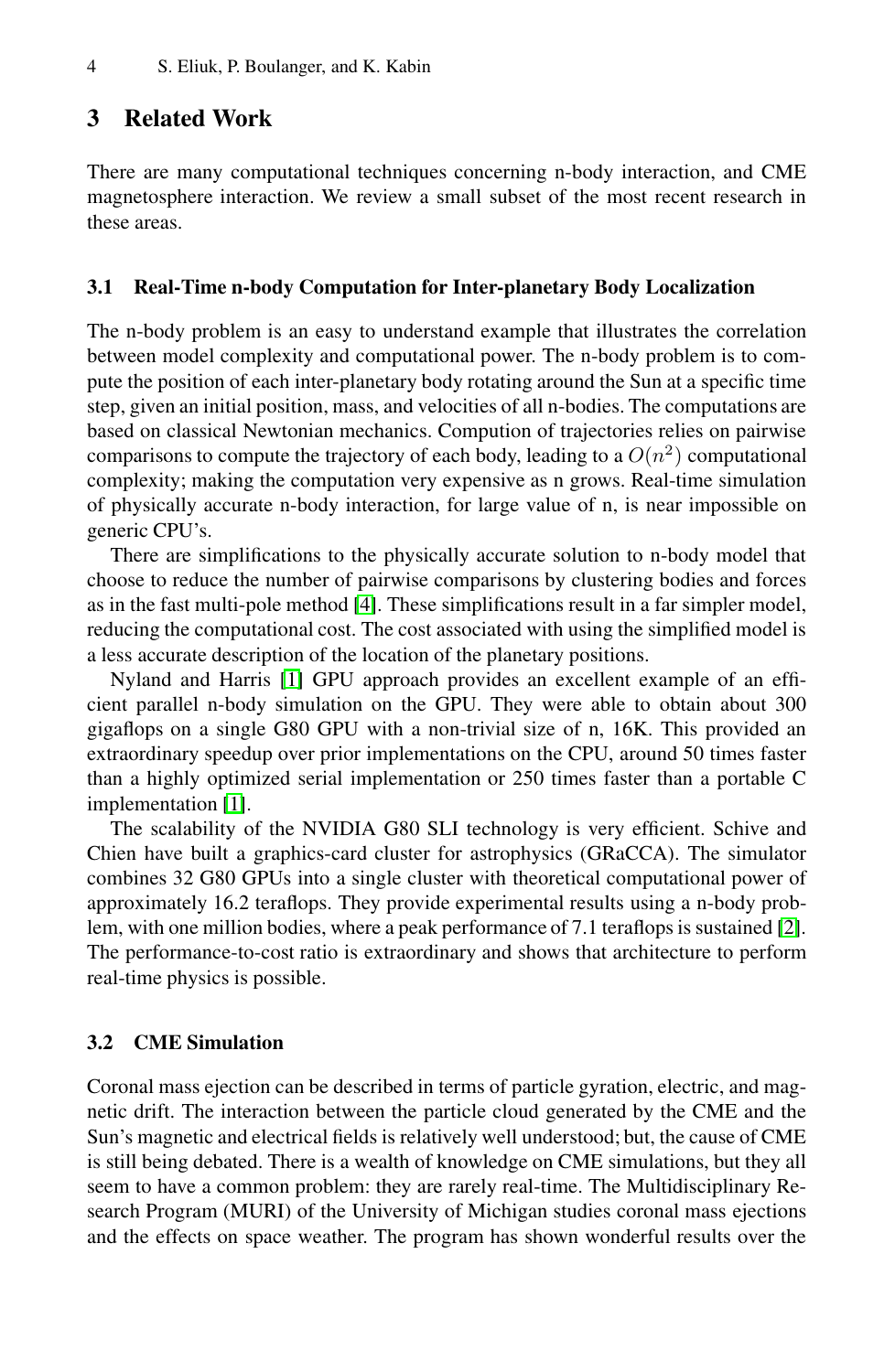years and provided an in-depth understanding of space weather, however they do not provide real-time results above 1.8 Hz [5].

Some of the most accurate CME simulations such as [6] and [7] provide amazing precision and results but are not real-time. The reality is that there are simulators available, but none of them can compute these simulations in real-time.

## **4 Tools and Methods**

The SUNVIZ simulator described in this paper provides an environment to investigate [so](#page-10-1)lar events. The simulator is very different from most solar simulators because it models all events by simulation rather than scripts. This means the results being viewed are not scripted events but are actually computed in real-time.

## **4.1 Accurate Stellar Data of the Solar System**

SUNVIZ uses the most accurate stellar dataset, from the Hayden Institute primarily funded by NASA. The dataset provides heliocentric stellar coordinate maps for approximately 120K stars [8]. The Hayden dataset provides the means to render our galaxy, enhancing the visual appeal of the application and providing a great sense of realism during simulation. It also provides a means to accurately simulate particle bursts toward distant stars because the position of those stars is known.

### **4.2 The Solar System n-body Simulator**

The goal of the simulator was to introduce n-body interaction in real-time. The computational problems associated with large n-body problems was solved by parallel execution on the GPU. The heliocentric position *xyz* and *mass* of a body was mapped, one-to-one, to the *rgba* texture parameters. Velocities *vx, vy, [vz](#page-9-0)* were mapped to the *rgb* components of another text[ure](#page-9-0). The alpha component, *a*, was not needed for any computation in the velocity texture so only the components *rgb* were used. This reduced the amount of memory required on the GPU for computation. Fewer memory transfers result in fewer GPU cycles wasted waiting for data. This n-body problem formulation on the GPU provided real-time n-body interaction, provides a novel way to introduce new bodies and analyze the trajectories. For instance, one could investigate CME interaction with moving planets, asteroids, space shuttle or space station.

The algorithm for mapping the n-body problem to the GPU was adopted from [1]; a complete review of the technique can be found in [1]. The algorithm consists of pairwise computation of forces between bodies using classical Newtonian mechanics, as shown in Equation  $(1)$  to  $(4)$ :

$$
\boldsymbol{F} = \boldsymbol{r}(G \ast M_1 \ast M_2)/r^3 \tag{1}
$$

$$
a = F/M \tag{2}
$$

$$
\boldsymbol{v}_{new} = \boldsymbol{v}_{old} + \boldsymbol{a} * \triangle t \tag{3}
$$

$$
P_{new} = P_{old} + v_{new} * \triangle t, \qquad (4)
$$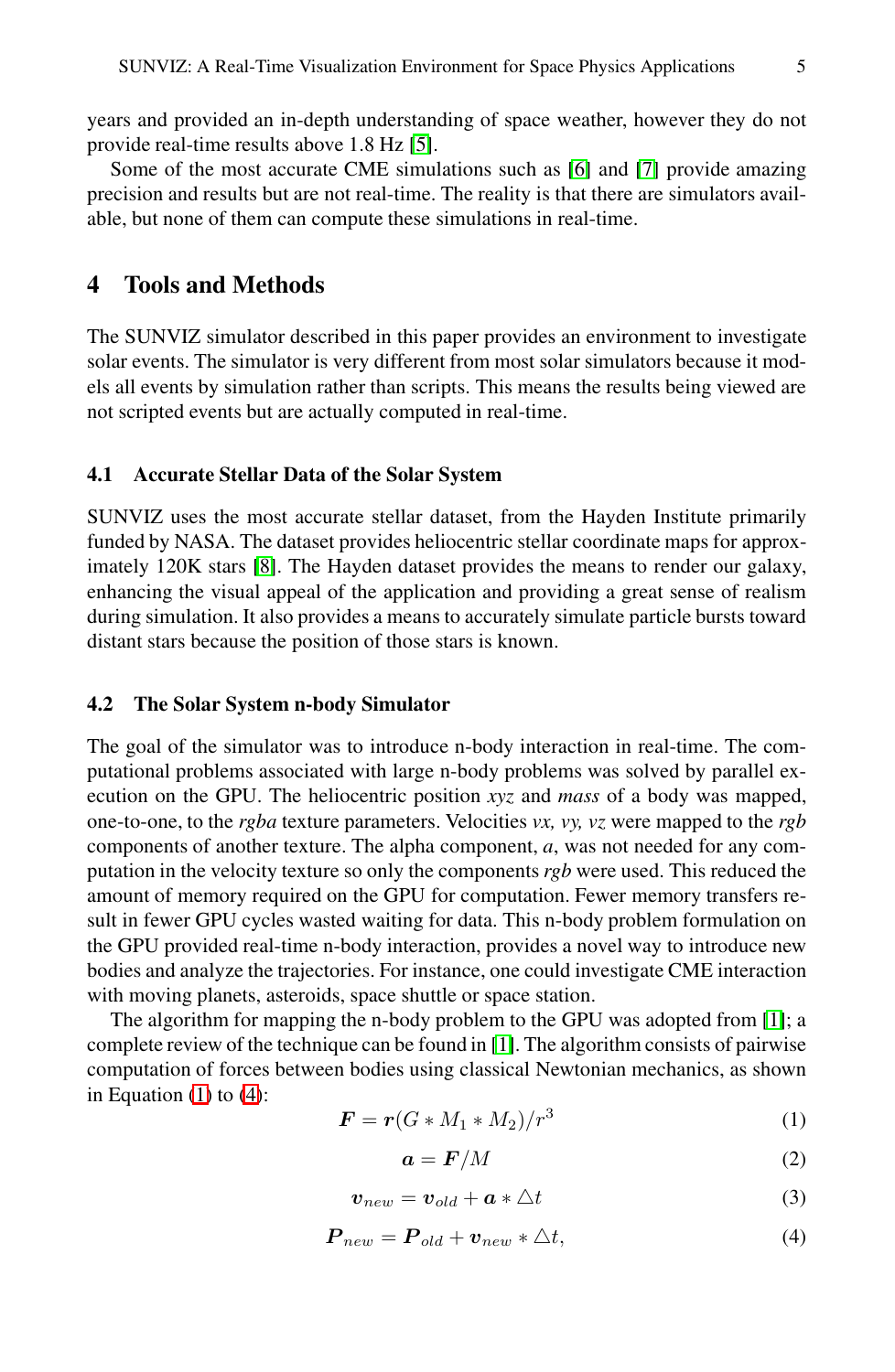where  $\mathbf{F}$  = force generated between two bodies,  $G$  = gravitational constant,  $M_1$  = mass of body 1,  $M_2$  = mass of body 2,  $r$  = directional vector between body 1 and 2,  $a$  = acceleration,  $v =$  velocity,  $P =$  position, and  $\triangle t =$  timestep.

The total force experience for a given timestep for a given body is simply the summation of all forces experienced. This provides a relatively simple parallel algorithm to carry out the computation of forces. For a complete review of the technique refer to [1].

#### **4.3 Particle and Magnetosphere Interaction**

<span id="page-5-1"></span>Simulation of particle interactions with the magnetos[phe](#page-5-0)re is a little more complicated. A simplified definition of particle interaction with the Sun's magnetosphere is given below. The particle interaction with the Earth's magnetosphere is similar. One should note that the forces acting on a particle is the summation of the forces generated by the magnetic and electric fields produced by the Sun and Earth. The formal definition for the electric and magnetic field can be found in [9].

<span id="page-5-0"></span>The most significant forces encountered are the electric and magnetic fields as given in Equations (5-7). These forces are simply summed as given in Equation (8).

$$
v_E = (E \times B)/B^2 \tag{5}
$$

$$
w_g = (q * \mathbf{B})/m,\tag{6}
$$

$$
\boldsymbol{v}_B = (v_{\parallel}^2 + 0.5v_{\perp}^2)((\boldsymbol{B} \times \nabla \boldsymbol{B})/(w_g B^2))
$$
 (7)

$$
\boldsymbol{R}_{new} = (\boldsymbol{v}_E + \boldsymbol{v}_B + \boldsymbol{v}_{\parallel}) \triangle t \tag{8}
$$

where  $R_{new}$  = new particle Position,  $E$  = electric Field,  $B$  = magnetic Field,  $v_{\parallel}$  = particle velocity component parallel to the magnetic Field,  $v_{\perp}$  = varticle velocity component perpendicular to the magnetic Field,  $\nabla \mathbf{B}$  = gradient of  $\mathbf{B}$ ,  $m$  = mass, and  $q$  = charge.

There are a couple options for mapping the magnetic and electric fields to the GPU; the processor-intensive on-the-fly particle interaction or the memory-intensive precomputed table look-up technique.

The processor-intensive per-particle computation on the GPU implies that, for every particle and position, the equations are solved and the positions and velocities are updated. The GPU is amazingly efficient with this type of multi-data single-instruction set.

The second method, which relies primarily on precomputation and table look-ups, recognizes that the magnetic field is stable and only shifts every 11 years. This is interesting because a 3D grid can be precomputed for the magnetic and electric forces. If a given particle lies in a cell of the grid, a simple table look-up is conducted. If the particle lies on the boundary of a many grid cells then an average of the boundary cell forces can be computed and applied to that particle. The boundary technique is much more expensive and is directly related to the density of the precomputed grid. The precomputed grid technique is very efficient in terms of computation, suffers however from a number of problems.

The density of the 3D grid is proportional to the amount of memory available on the GPU. The current upper bound for memory on the GPU is about 1.5Gb. This does not give a very dense grid considering the space the magnetic and electric fields occupy.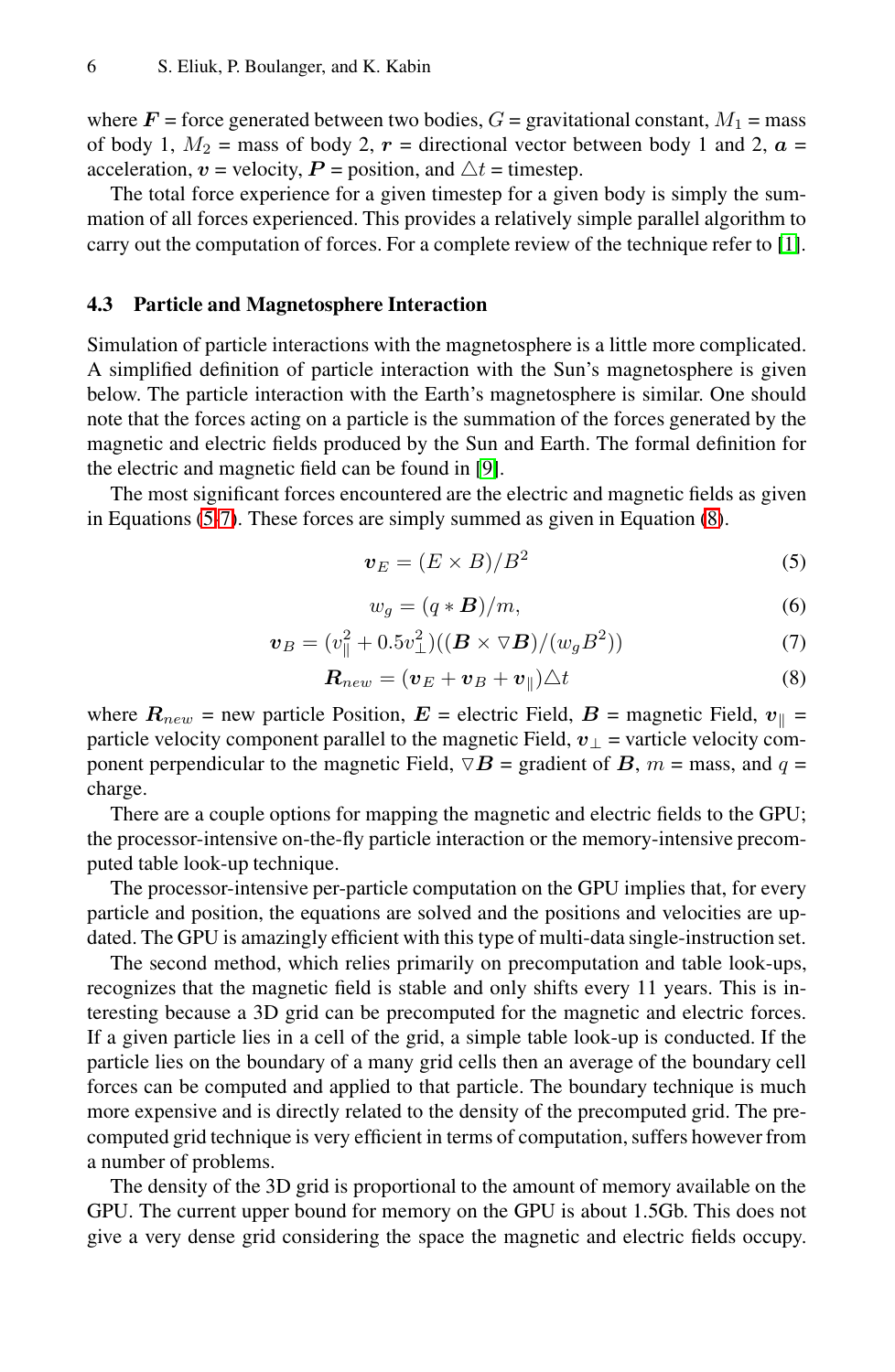This results in more of the expensive boundary technique of many table look-ups to calculate the average forces exerted.

The cost associated with the computation of the table look-up on the GPU is a major slowdown. This is apparent because any memory look-up on any system requires the processor to wait for the data to be fetched and loaded into registers. This is even more of a problem because the relatively low density of the grid due to the memory constraints on the GPU; using more boundary cases requiring multiple look-up table access to calculate average forces exerted on a particle.

The per-particle computation on the GPU provides a[n](#page-5-1) infinitely dense 3D grid because its computed on the fly, depending on particle location. No averaging or approximation is used. This is the technique currently implemented. When computing in real-time, one also has the potential to computationally steer the simulation. This is another highlight to using the on-the-fly technique.

The computation involved with this simulation can be performed in parallel, making the GPU an ideal candidate for this simulation. The objective is not trivial and special problem formation is needed in order to use the high speed stream processors on the GPU. We are currently investigating GPU problem formulation for Equation (5) and Equation (7). Preliminary results show that an upper bound of approximately one million particles, which is nearly four times the number of particles used in the NASA CME simulation, with real-time results at about 35 Hz.

#### **4.4 Real-Time Rendering**

Rendering the four million particles in a particle engine is difficult in itself. There are a couple techniques currently being tested.

The first technique is based on keeping all data on the graphics card. This provides extremely fast positional look-ups for particle rendering because the data does not need to flow from the i/o bus to the GPU. The technique uses the vertex shader as a means to translate a particles to the correct rendering location using a texture look-up. Preliminary results show that this technique is quicker and provides real-time rendering of stellar weather.

The second technique relies upon storing the position of every particle at every timestep of the simulation. This technique is good for repeatability, the data is stored in main memory and can be written to disk if need be. However, it affects the frame rate of the simulation significantly because all the very fast processing on the GPU is slowed down waiting for positional information contained on the GPU to be transferred through the i/o bus to the main memory.

#### **4.5 Implementation Details**

In order to represent the large number of particles we abstract the representation using texture arrays on the GPU. In order to update the dynamic properties of the simulation we use reading and writing textures. The textures are mapped to openGL color attachment points, mainly one of the currently eight available color attachment points

GL\_COLOR\_ATTACHMENT0\_EXT -> GL\_COLOR\_ATTACHMENT7\_EXT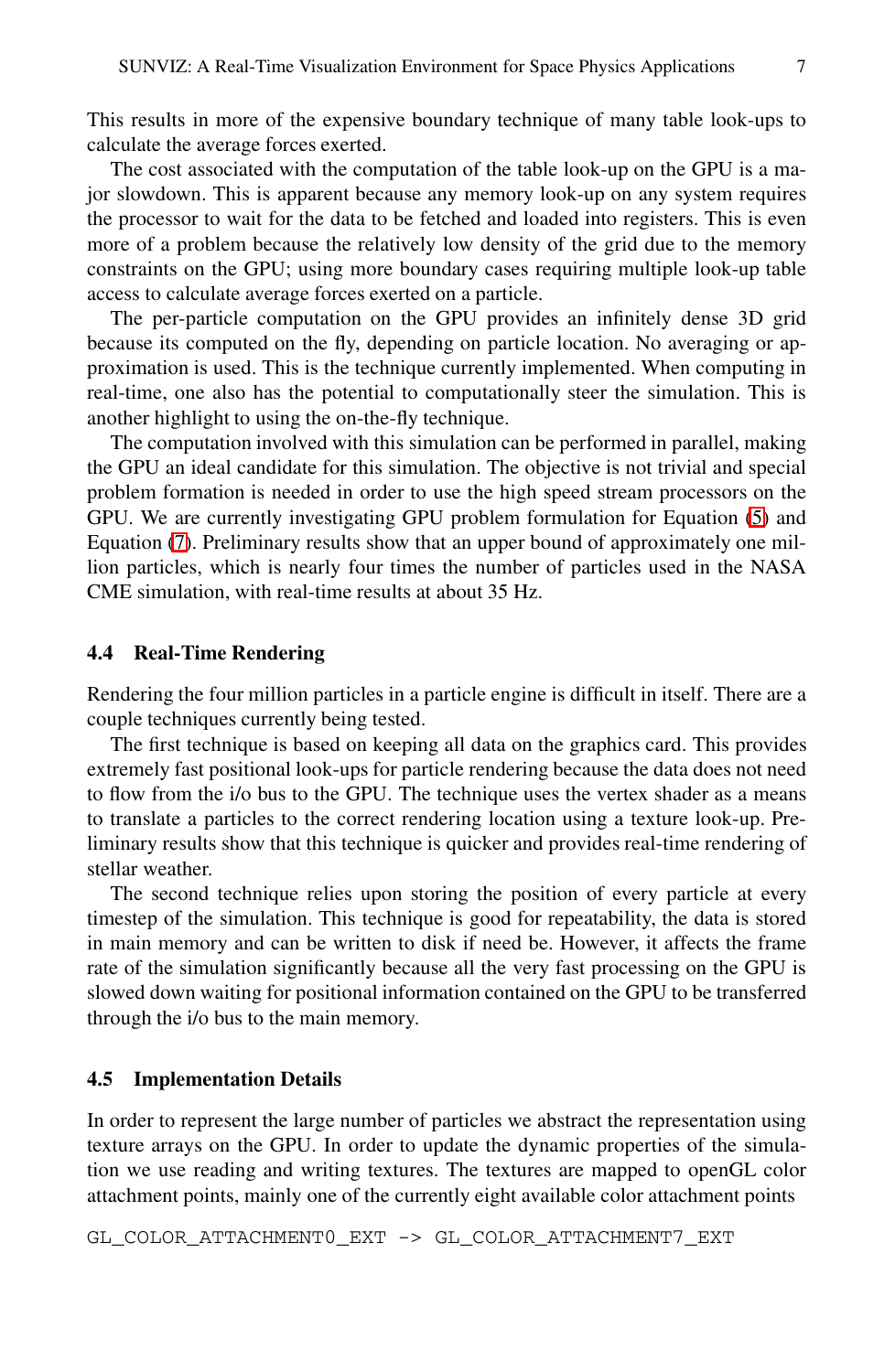#### 8 S. Eliuk, P. Boulanger, and K. Kabin

Finally, the visualization is updated by a vertex texture lookup that obtains the current particle position. The matrix product of the Model view projection (MVP) matrix and the updated position of the particle is computed, which provides the proper rendering of the particle.

Obviously many of the implementation details are not included but available on our website.

## **5 Results**

The n-body simulator is currently implement[ed](#page-7-0) [us](#page-7-1)ing v[er](#page-8-0)tex and fragment shaders and provides real-time results with approximately 8K bodies running at 45 Hz. The simulation is very accurate, while running with small time-steps over 400 years there is only a 4 day difference between the known analytical position of the Earth and the simulated n-body position. For a given simulation like that of a CME over the course of 1-10 days the amount of positional error is negligible.

Simulation of the charged particle cloud with approx. four million particles can be visualized and computationally steered at 60 Hz, seen in Figures(2, 3 , and 4). This is much faster than previous implementations, mainly because the GPU is used to solve the analytical formulas for each particle in parallel. In general, about 128 particles are being solved in parallel by the stream processors on the GPU. This technique is much quicker in terms of available computational power and cache coherency in terms of loaded instruction sets.

The results are much more accurate than previous real-time implementation that use a pre-computed grids to store magnetic and electric field values because grids rely on approximations for any given particle. For instance, if a particle were to lie on a the border of a cell, this would result in only an approximate value for the forces



<span id="page-7-0"></span>four million particles.

<span id="page-7-1"></span>**Fig. 2.** Charged particle cloud with approx. **Fig. 3.** Charged particle cloud with approx. four million particles, solar magnetic field lines can be seen.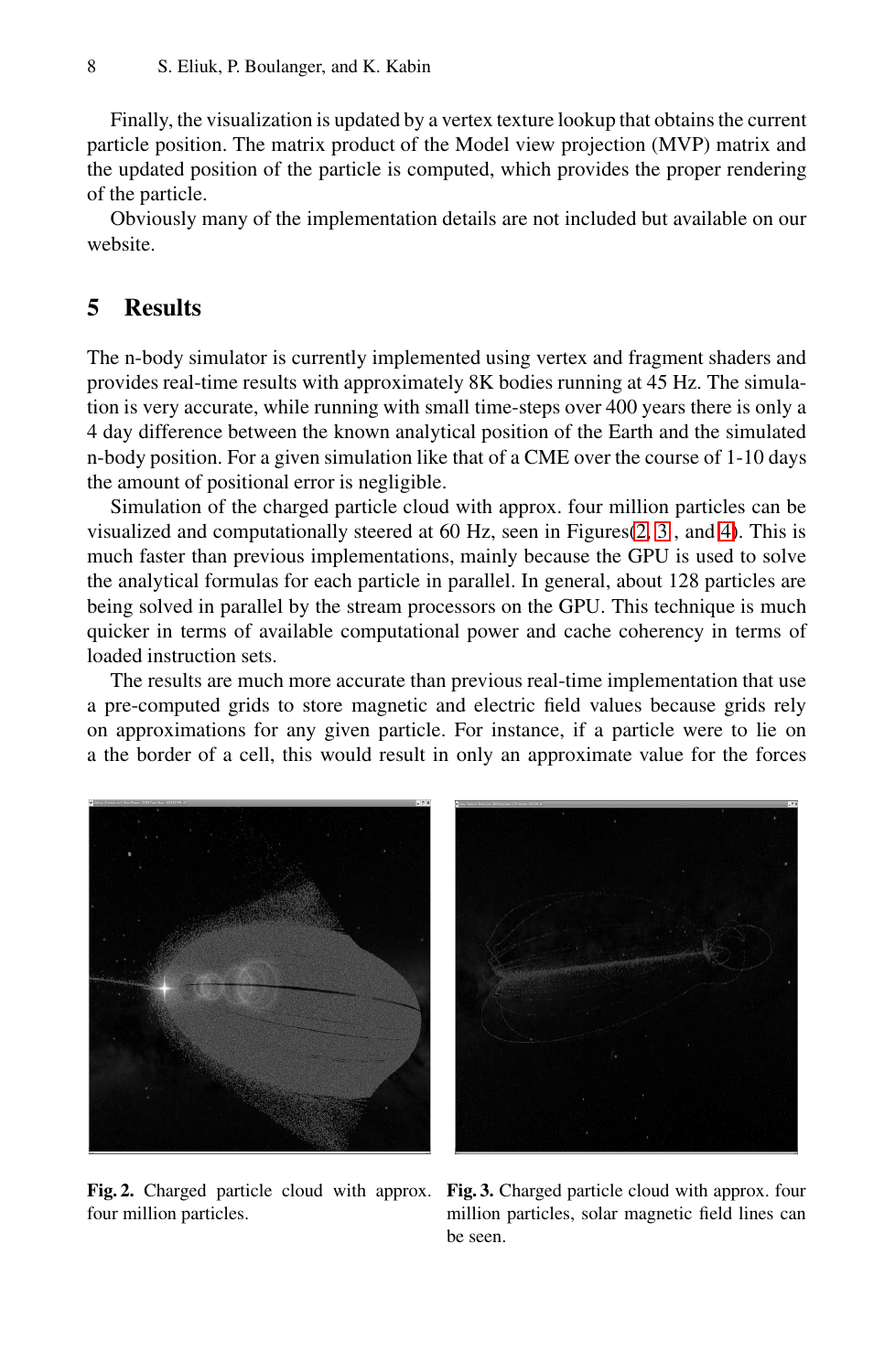

<span id="page-8-0"></span>**Fig. 4.** Charged Particle cloud with approx. four million particles, relative distances to Earth can be seen.

influencing the particle at a given time-step. Secondly, grid techniques are much slower when implemented on a GPU, this is rather surprising because look-up tables are generally faster on scalar computers. However on the GPU, memory lookups are the bottleneck, and these are what is required when using the grid based table lookup technique.

Computer Specifications for simulation, Intel Dual Core 3.0 Ghz processor, 4Gb of DDR2 memory, and Nvidia Quadro FX 5600 GPU 1.5 Gb of memory.

Computer Specifications for 'updated' results simulations, Intel Extreme Quad Core QX9770 3.2 Ghz processor (overclocked to 4.0 Ghz) with 12 Mb of cache, 4Gb of DDR3 2000Mhz, and 2 \* Nvidia 9800 GX2 GPU (affectively quad-sli) 2.0 Gb of memory.

## **6 Limitations**

The level or precision when using general purpose GPU computing is an issue. Floating point values were used for all computation involving the n-body and magnetosphere interaction. The current G92 GPU does have the potential to use double precision, but at the time of the implementation the drivers were not available. Future work will involve comparing CPU double precision simulations with GPU floating point simulations.

This paper ignores a major problem with CME numerical computation, namely the simulation of location and the initial cause of the celestial phenomenon. The simulator uses instead, a user-specified location of the CME or using backward integration from the body to the Sun to derive the origin location. The particle energy for this emission is set to be in the 1-100Ev range which we can derive the particle velocities from. Further explanations of the causes of coronal mass ejections and their approximation can be found in [10].

Finally, a charged particle cloud represents a good approximation and proof of concept, this technique shows a GPU based CME simulator is possible. Our latest 'updated' results switching to a quad sli 9800 GX2 setup has provided four times the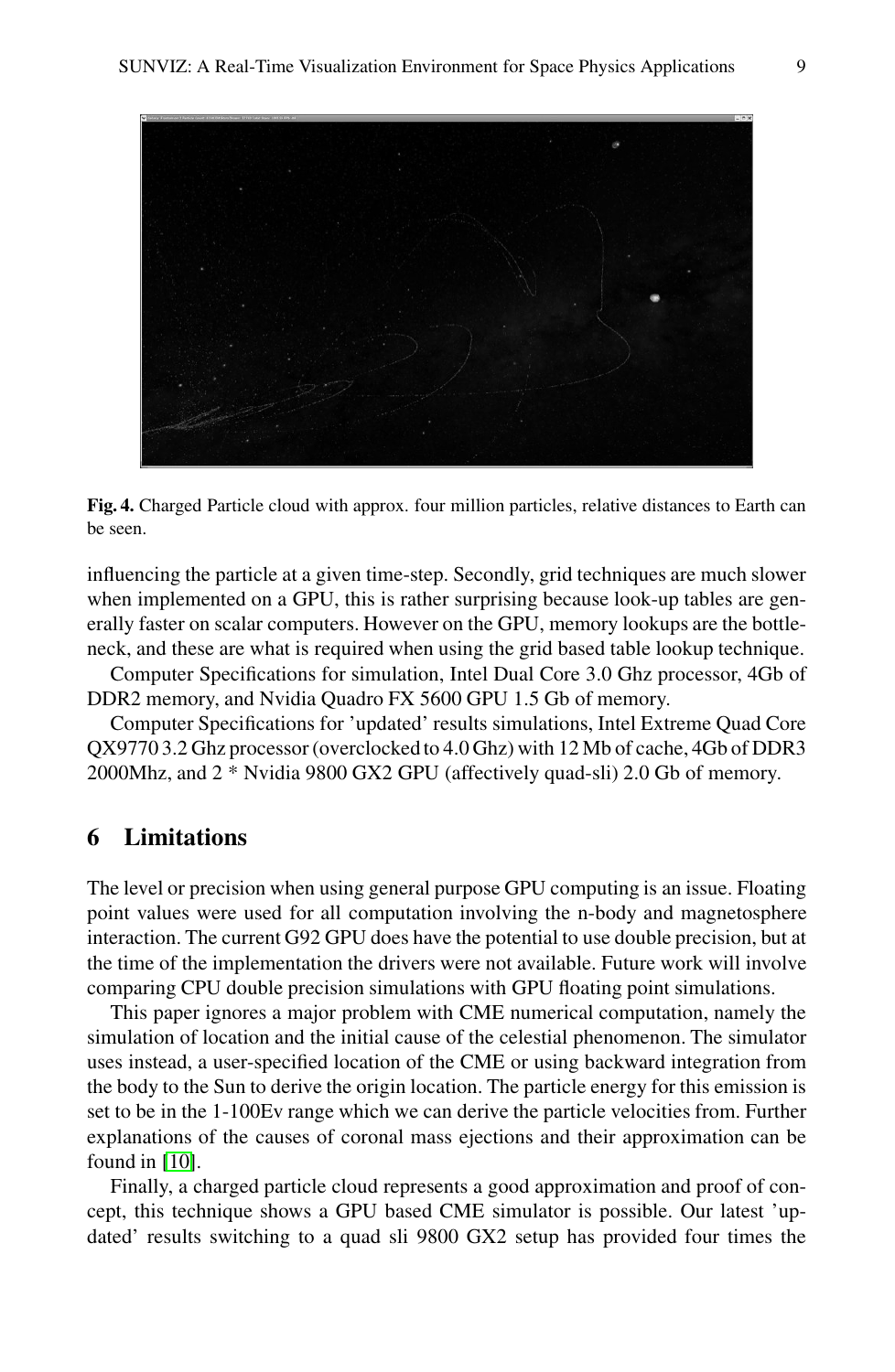computational power and approx. 190 Hz simulations for 4 million particles. See appendix for system specifications.

## **7 Conclusion**

Our plans to test the simulator not only on a single G80 GPU but a cluster of GPUs are well underway. The cluster consists of qual sli nvidia 9800 GX2 GPU's. This will provide an increased level of performance for on-the-fly computationally expensive particle magnetosphere interaction. The increase in memory size will also give the possibility to have a denser grid for memory intensive look-up table technique.

With the increased in computational power one could increase the number of particles for the corona mass ejection providing a greater level of detail to the simulation, such as the case when we increased to 16 million particles. There would even be the possibility to analyze the affects of the moons magnetic fields on the charged particle cloud if enough computational power is available.

SUNVIZ provides the means to adequately understand and predict a CME. Current CPU architecture does not provide the computational power required to carry out physically accurate simulations in real-time. This limitation has resulted in simulations that require many days, weeks or months to carry out. These simulations do not provide the information fast enough to notify those whose infrastructure may be affected. The GPU provides a very powerful framework for simulations. With careful problem formulation, one can achieve real-time physically accurate simulation. We present a new technique, using general purpose computing on the GPU, to provide real-time CME simulations which could lead to space weather prediction. Further research is needed to understand the cause of CME's and simulations provide a way to visualize this complex phenomenon.

## <span id="page-9-0"></span>**References**

- 1. Nyland, L., Harris, M., Prins, J.: GPUGEMS3. Addison-Wesley, Boston (2007); Fast n-body simulation with CUDA
- <span id="page-9-1"></span>2. Schive, H.Y., Chien, C.H., Wong, S.K., Tsai, Y.C., Chiueh, T.: Graphic-card cluster for astrophysics (gracca) – performance tests (2007)
- <span id="page-9-2"></span>3. Manchester, W.B., Gombosi, T.I., Roussev, I., Zeeuw, D.L.D., Sokolov, I.V., Powell, K.G., T'oth, G., Opher, M.: Three-dimensional mhd simulation of a ux rope driven cme. Journal of Geophysical Research (Space Physics) 109, 1102 (2004)
- <span id="page-9-3"></span>4. Greengard, L., Rokhlin, V.: A Fast Algorithm for Particle Simulations. Journal of Computational Physics 73, 325–348 (1987)
- 5. Toth, G.: Space weather modeling framework: A new tool for the space. Journal of Geophysical Research 110, 1029–1091 (2005)
- 6. Gombosi, T., DeZeeuw, D., Groth, C., Powell, K., Stout, Q.: Multiscale mhd simulation of coronal mass ejection and its interaction with the magnetosphere-ionsphere system. Journal of Atmospheric and Solar-Terrestial Physics 62, 1515–1525 (2000)
- 7. Wu, C., Fry, C., Dryer, M., Liou, K.: Three-dimensional global simulation of interplanetary coronal mass ejection propagation from the sun to the heliosphere: Solar event of 12 may 1997. Journal of Geophysical Research 123, 1061–1078 (2007)